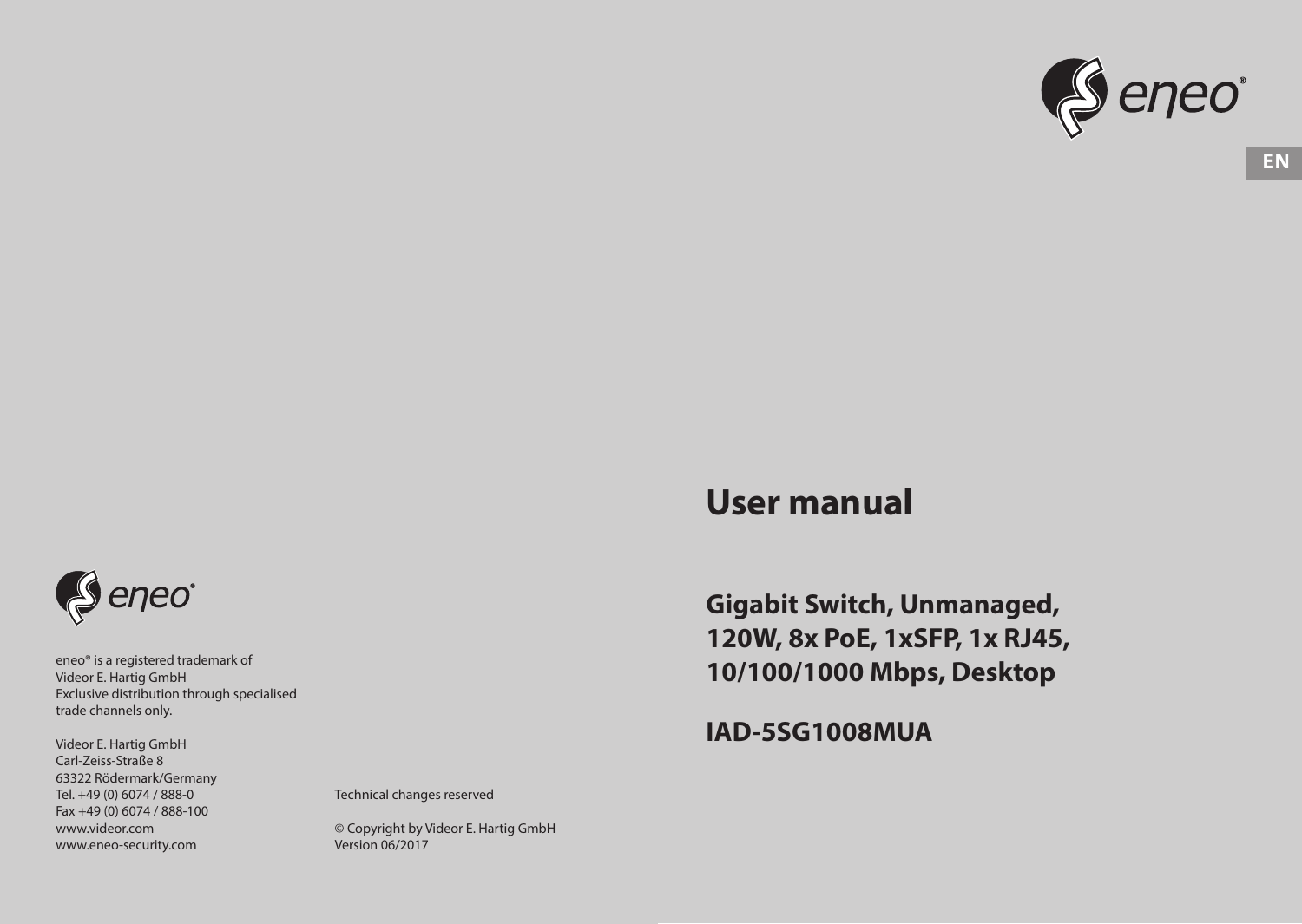## 8 Ports Full Gigabit PoE Ethernet Switch User Manual

V1.0

ports. It can be widely used in security surveillance, hotels, schools, SMB engineering and other occasions. 8 Ports Full Gigabit PoE Ethernet Switch is an unmanaged Ethernet switch designed for Gigabit Ethernet access and PoE applications. It provides eight Gigabit downlink ports, one Gigabit uplink Ethernet port, and one Gigabit optical SFP module slot. The eight downlink ports support 802.3af/at standard and feature Max. 30W PoE power output of single port, Max. 120W of whole machine. The device supports one-key VLAN which isolates the communication between downlink and uplink



#### Feature

- Main Function: Provide 8\*10/100/1000Base-T Ethernet ports(PoE) ,1\* 10/100/1000BASE-T Ethernet ports and 1\*gigabit SFP ports;
- Compliance with standards: IEEE802.3 、IEEE802.3u、IEEE802.3ab、IEEE802.3z、 IEEE802.3X、 IEEE802.3af/at;
- PoE Power Supply: With 8x gigabit PoE RJ45 ports, each port supports max. 30W PoE output, whole machine reaches 120W PoE power output;
- One-key CCTV: Quickly achieve isolation among downlink ports vis dial switch, effectively restrain network storm, improve network feature;
- Protection: Support 6KV surge immunity, EFT testing standard;
- Operation Environment: Support -10℃~45℃ wide-temperature;
- Operation: Plug&play, convenient to use, support desktop, wall-mounted installations.

## **Notice**

The transmission distance depends on the signal source and cable quality; standard Cat5e/6 Ethernet cable is strongly suggested for reaching the maximum transmission distance!

## Board Diagram



- 1) Device must be connected with lightning protection grounding; otherwise protection level will be greatly reduced; please use above No.20 wire to connect the grounding terminal;
- 2) The device requires rebooting after the dial switch has been utilized.

#### **Elnstallaiton Steps**

Please check the following items before installation, if it is missing, please contact the dealer.

| • Ethernet Switch | 1 <sub>pc</sub> |
|-------------------|-----------------|
| • Power Adapter   | 1 <sub>DC</sub> |
| • AC Power Cable  | 1 <sub>pc</sub> |
| • Accessory       | 1 <sub>DC</sub> |
| • User Manual     | 1 <sub>pc</sub> |

#### Please follow installation steps as below:

- 1) Turn off the power of all the related devices before the installation; otherwise the device would be damaged;
- ) 2 Connect PoE cameras with 1~8 downlink ports of product by Ethernet cable;
- ) 3 Connect UPLINK port of product with NVR or PC by Ethernet cable;
- 4) Connect power adapter;
- 5) Check if the installation is correct, equipment is in good condition, the connection is stable,then power on for system;
- 6) Ensure the Ethernet equipment with power on can work properly.